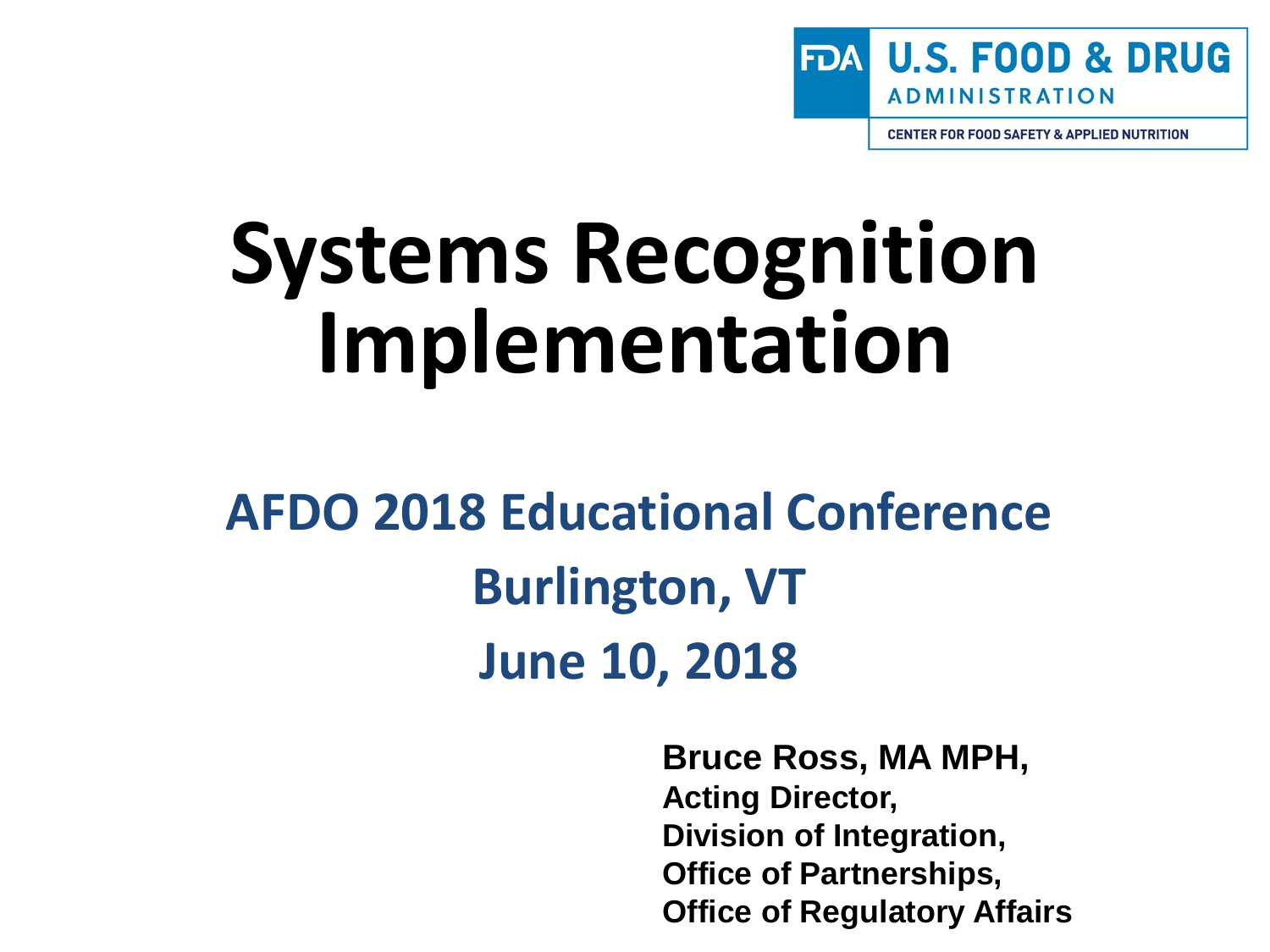

## **Objective**

#### Discussion on the process FDA used to develop activities for its Systems Recognition Implementation Plan.

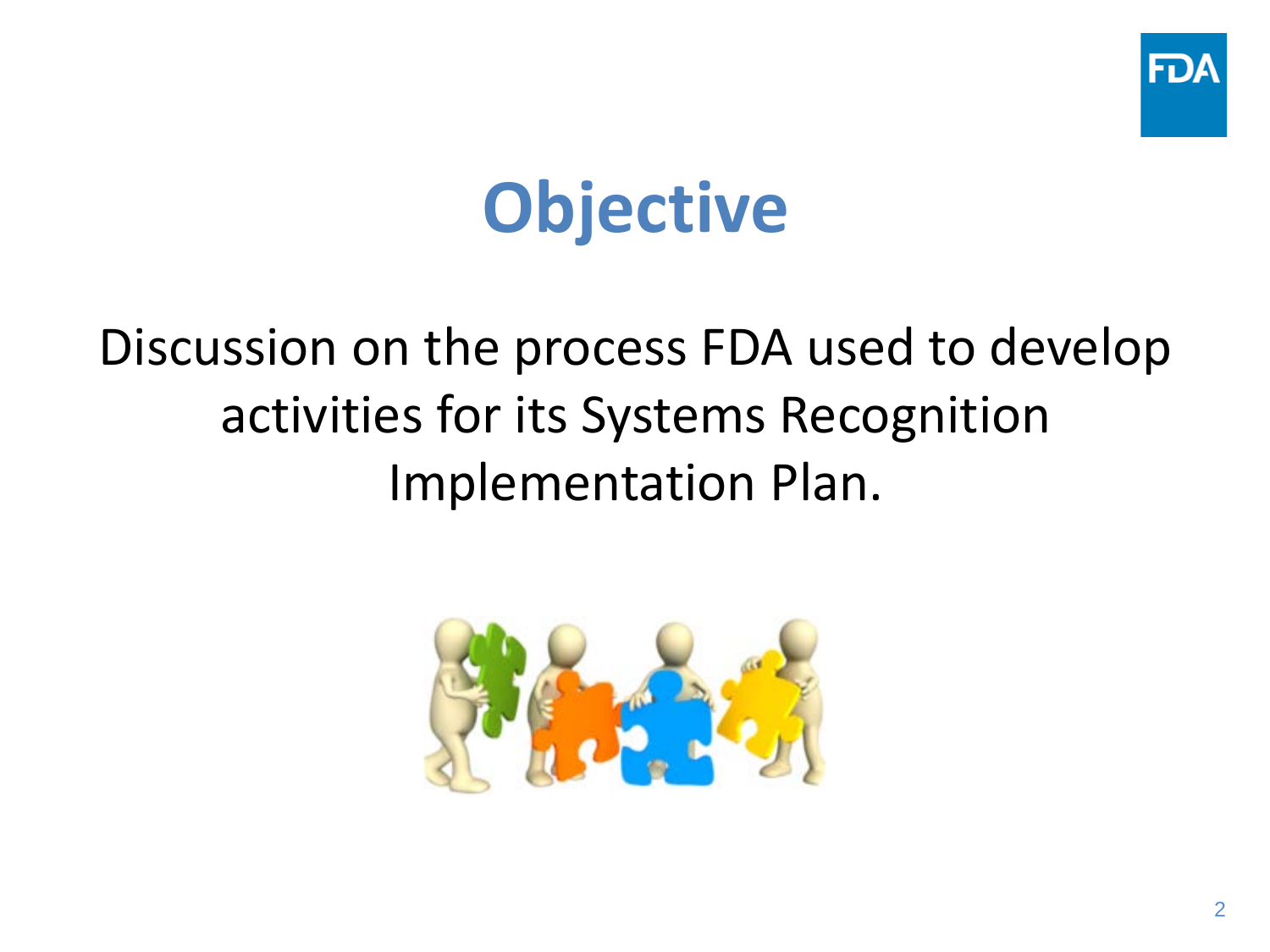

## **How Does Systems Recognition Benefit FDA?**

#### **Systems Recognition allows us to**:

- Focus our resources in a more risk-based manner.
- $\triangleright$  Leverage the resources of recognized foreign partners.
- $\triangleright$  Improve and expand information sharing.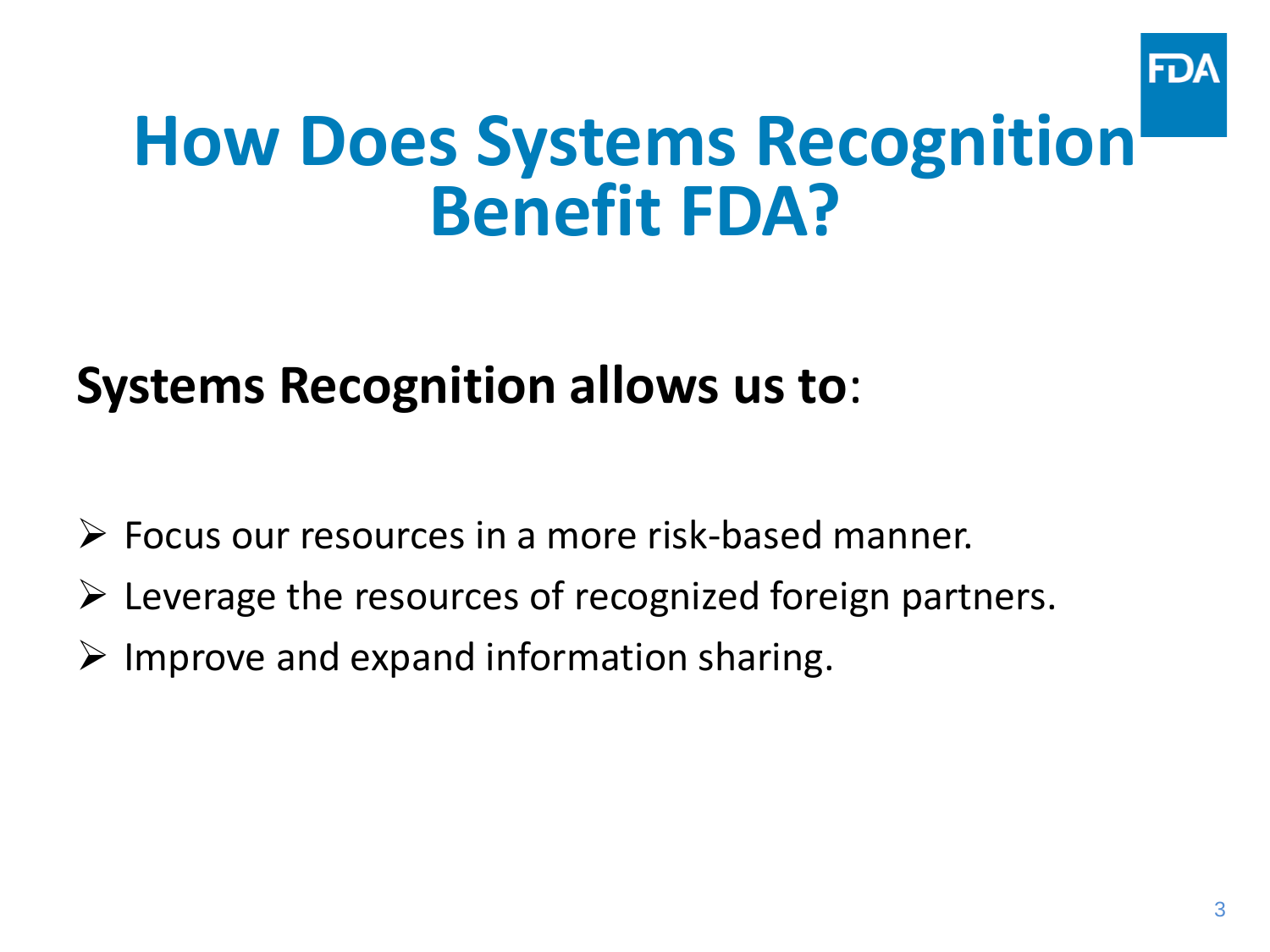

# **Objectives of the Implementation Plan**

The Implementation Plan is designed to help FDA

- **1) standardize** SR processes across the agency
- **2) define** the roles and responsibilities of FDA components
- **3) coordinate** communication with SR countries
- **4) forecast** resource needs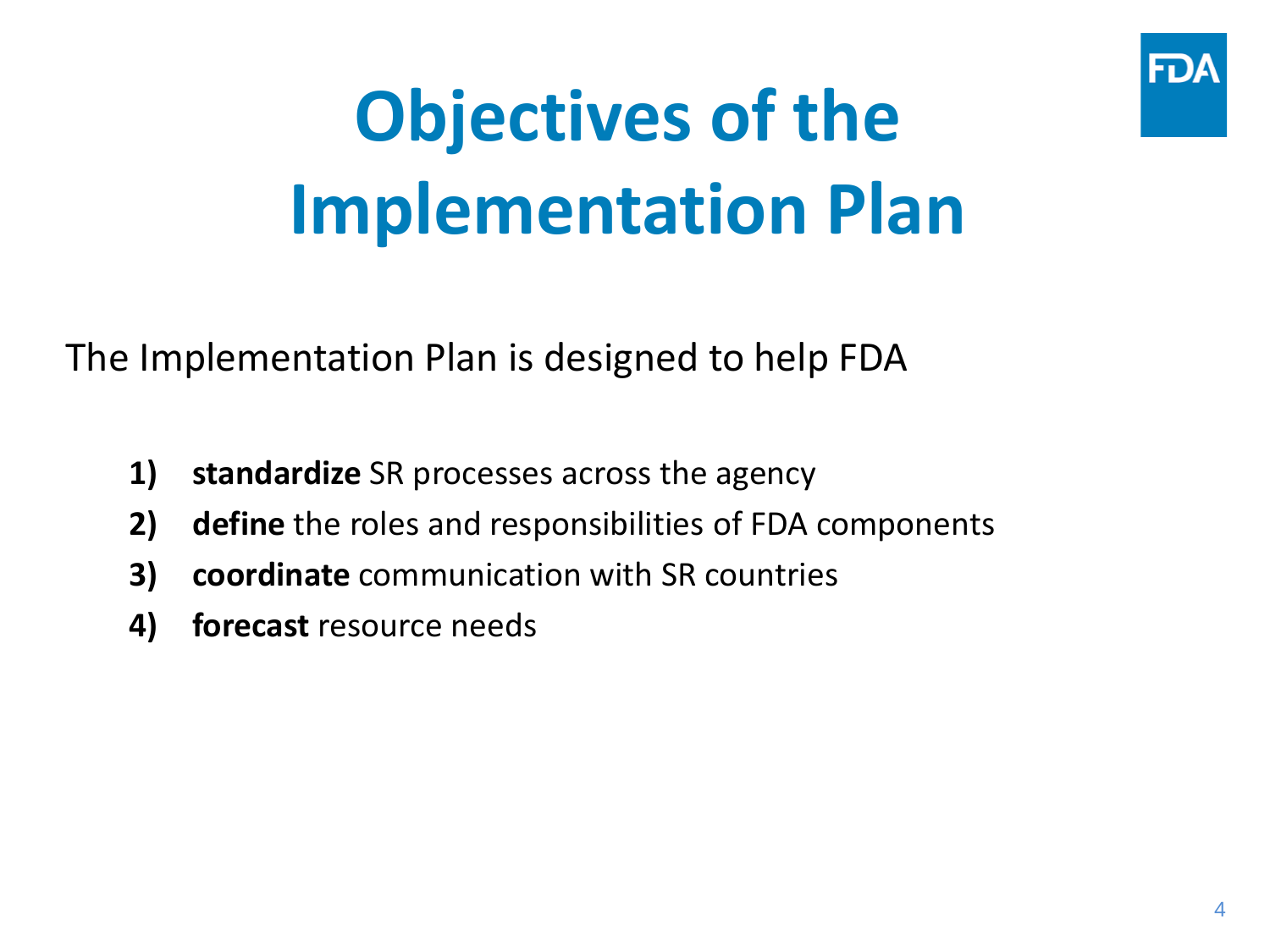### FDA **Benefits Supported by SR Implementation Activities**

- *Resource Reallocation Benefits (Key Procedures)*
	- PREDICT
	- Sampling and Field Exams
	- Foreign Food Inspections
- *Public Health Benefits (Key Procedures)*
	- Detention Without Physical Examination
	- Recalls and RFR
	- Communication During Emergency Situations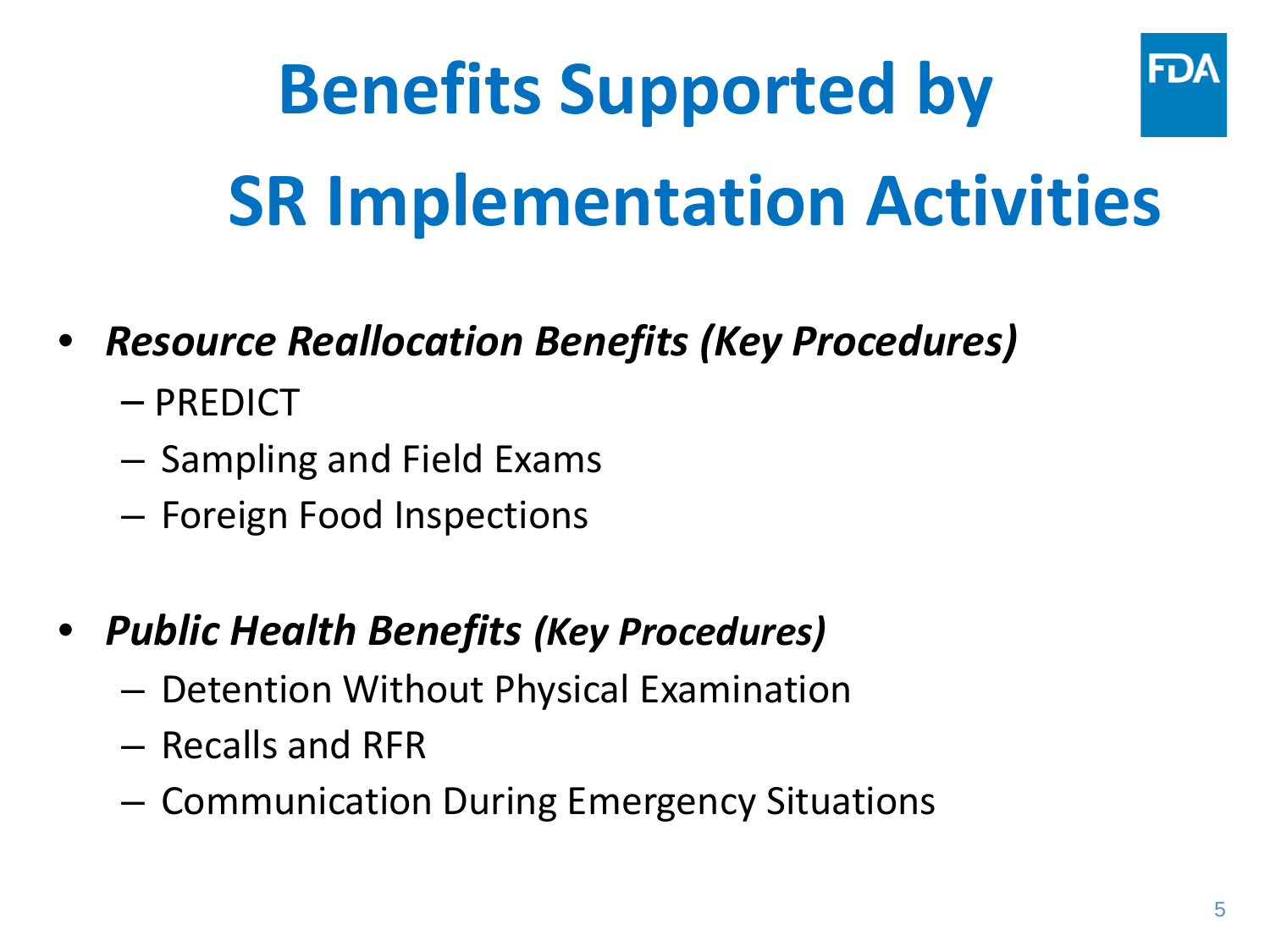

## **Points for Discussion**

- Benefits
- For Concurrence: Changes to FDA Procedure for SR Countries
- For Information: New Approaches to Information Sharing
- For Awareness: Performance Monitoring, Management and Maintenance Projects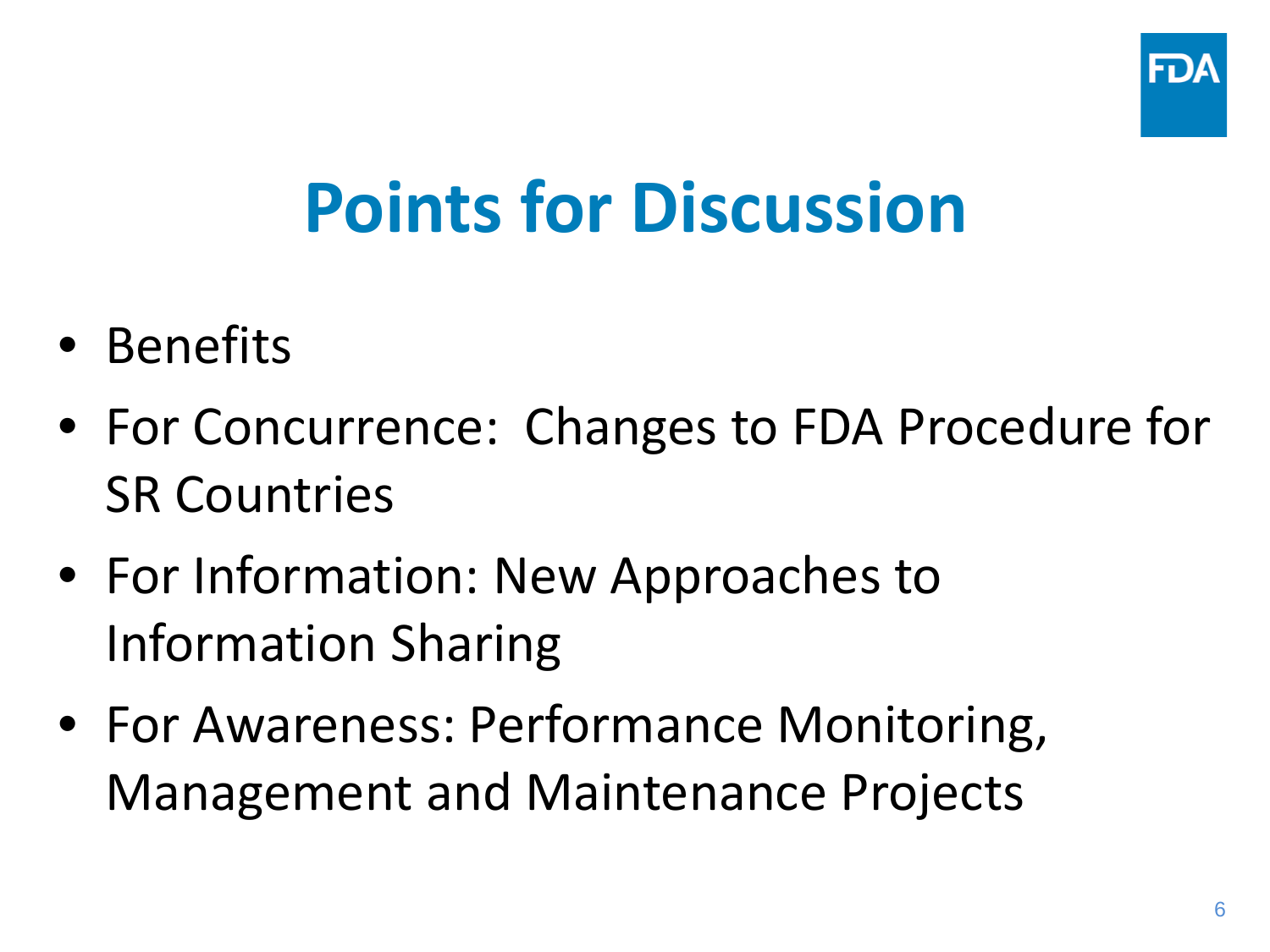

## **Areas needing Agency consensus**

- 1) PREDICT
- 2) Foreign Inspection Strategy
- 3) Sampling and Field Examinations
- 4) Detention Without Physical Examination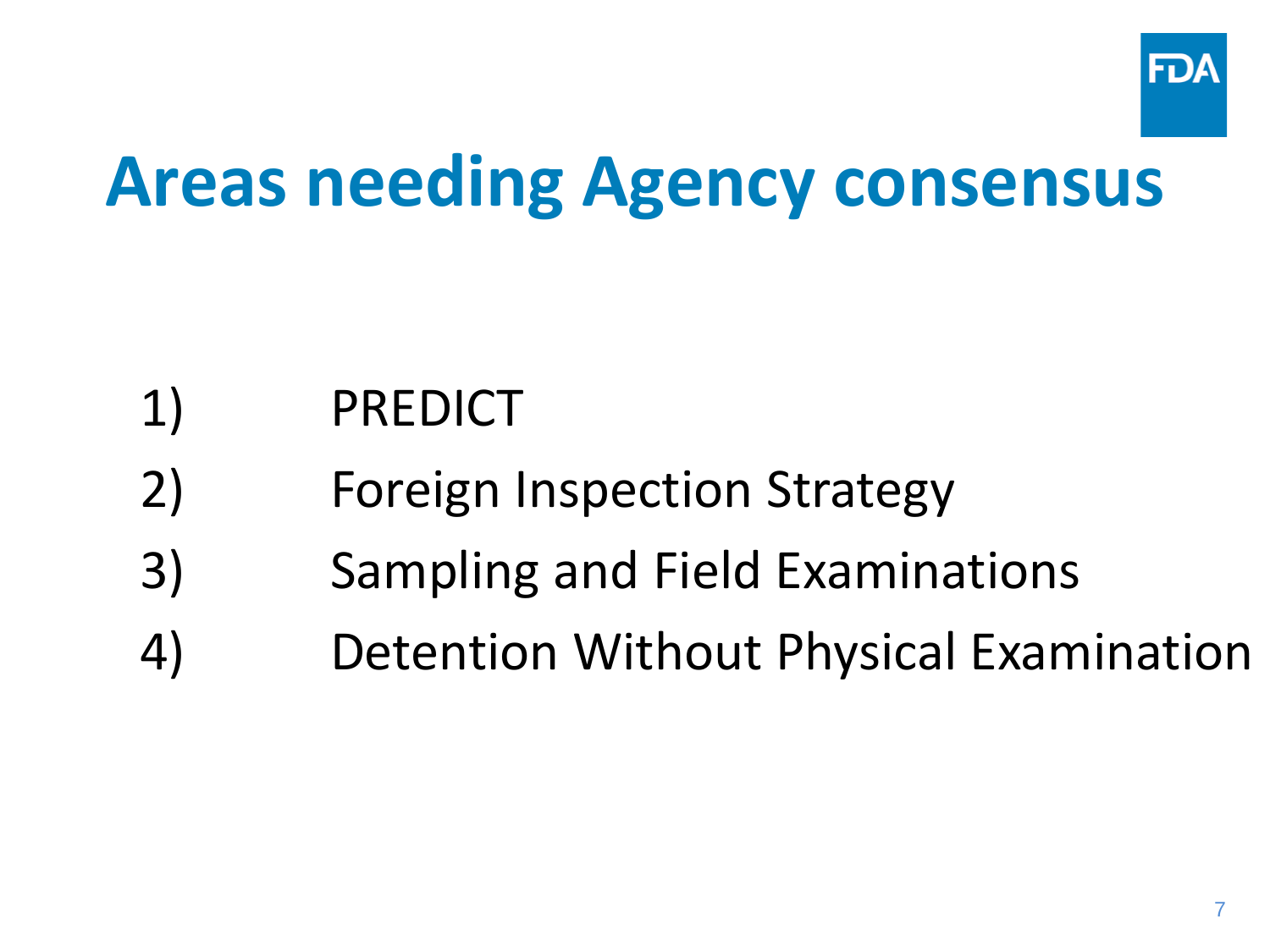

## **For Information**

- 1. Communication During Food Safety Emergencies
- 2. Recalls and RFR
- 3. Commodities Excluded
- 4. Transshipment (Country of Origin definitions)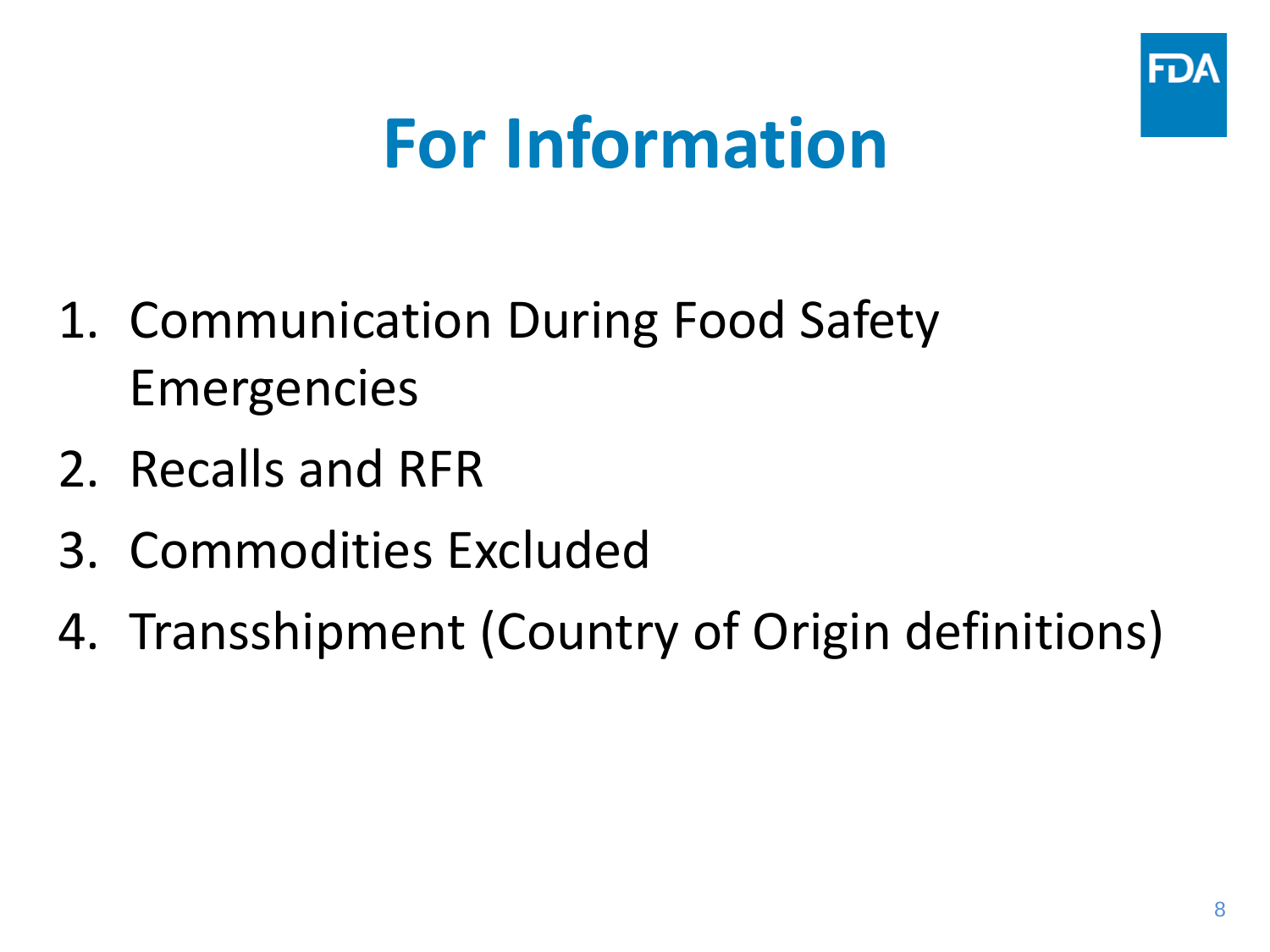

# **Mechanisms for Systems Recognition and Implementation**

1) SR Assessment

2) Implementation Procedures

3) Management and Maintenance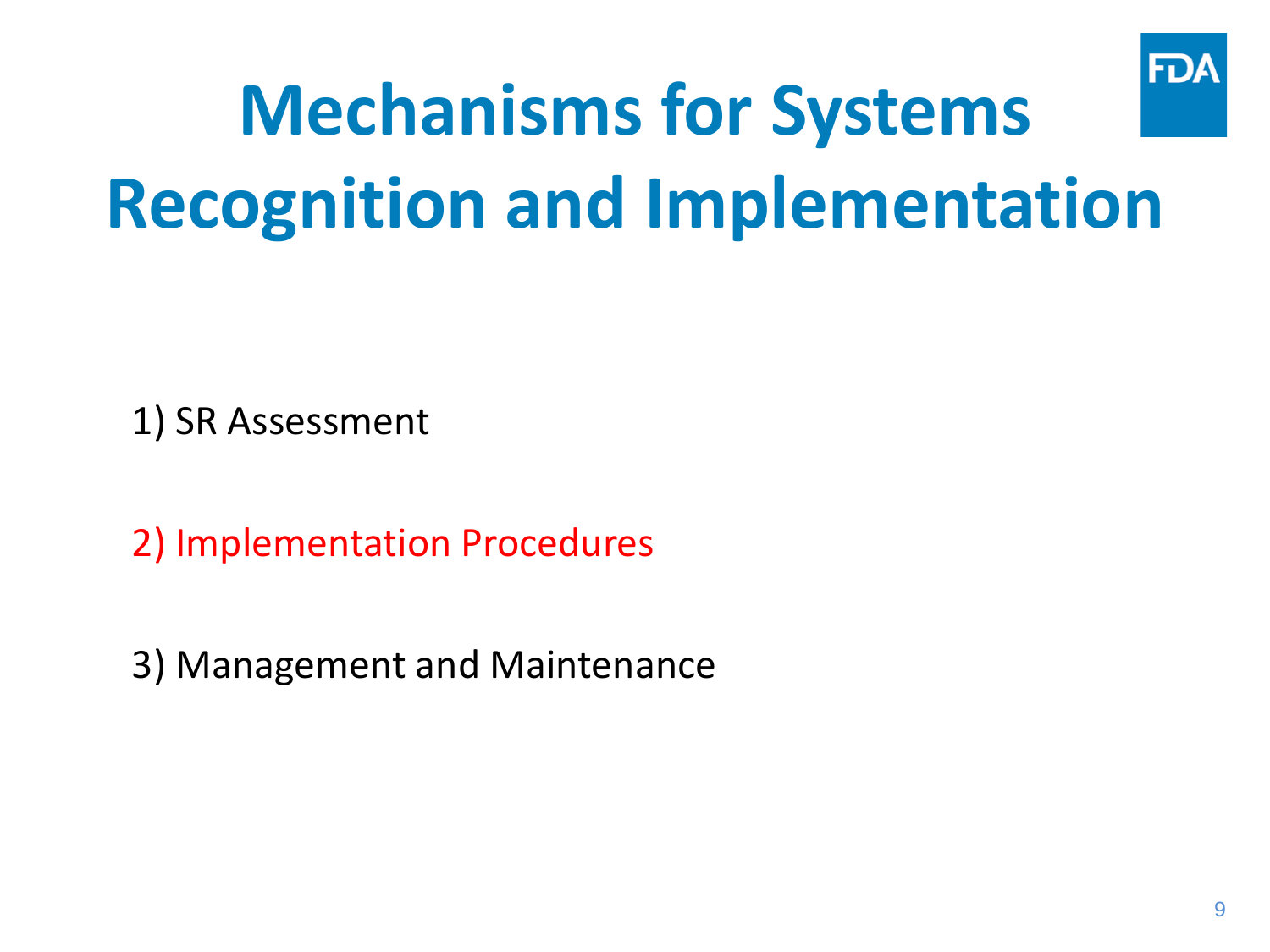#### **For awareness:**

#### **Systems Recognition Strategic Framework**

Reduced Risk of Illness or Injury Attributed to Imported Foods (FSMA IC SO1)

Reduced Risk of Food Safety Problems in the Foreign Supply Chain (FSMA IC R1)

**Goal**: More efficient risk-based use of inspection, sampling, and emergency response resources through reliance on food safety systems of Systems Recognized (SR) countries.

> **Outcome 1**: Increased sharing of information with SR country on inspections, sampling, and emergency response.

**Outcome 1.1**: Increased sharing of information between SR countries regarding food or facilities from third countries.

#### **Outcome 2**:

Increased reliance on SR country for inspections, sampling, and emergency response follow up.

**Outcome 3**: Increased resources available for high risk products from non-SR countries.

**Outcome 3.1**: Decreased resources directed to inspections, sampling, and emergency response for SRcovered products.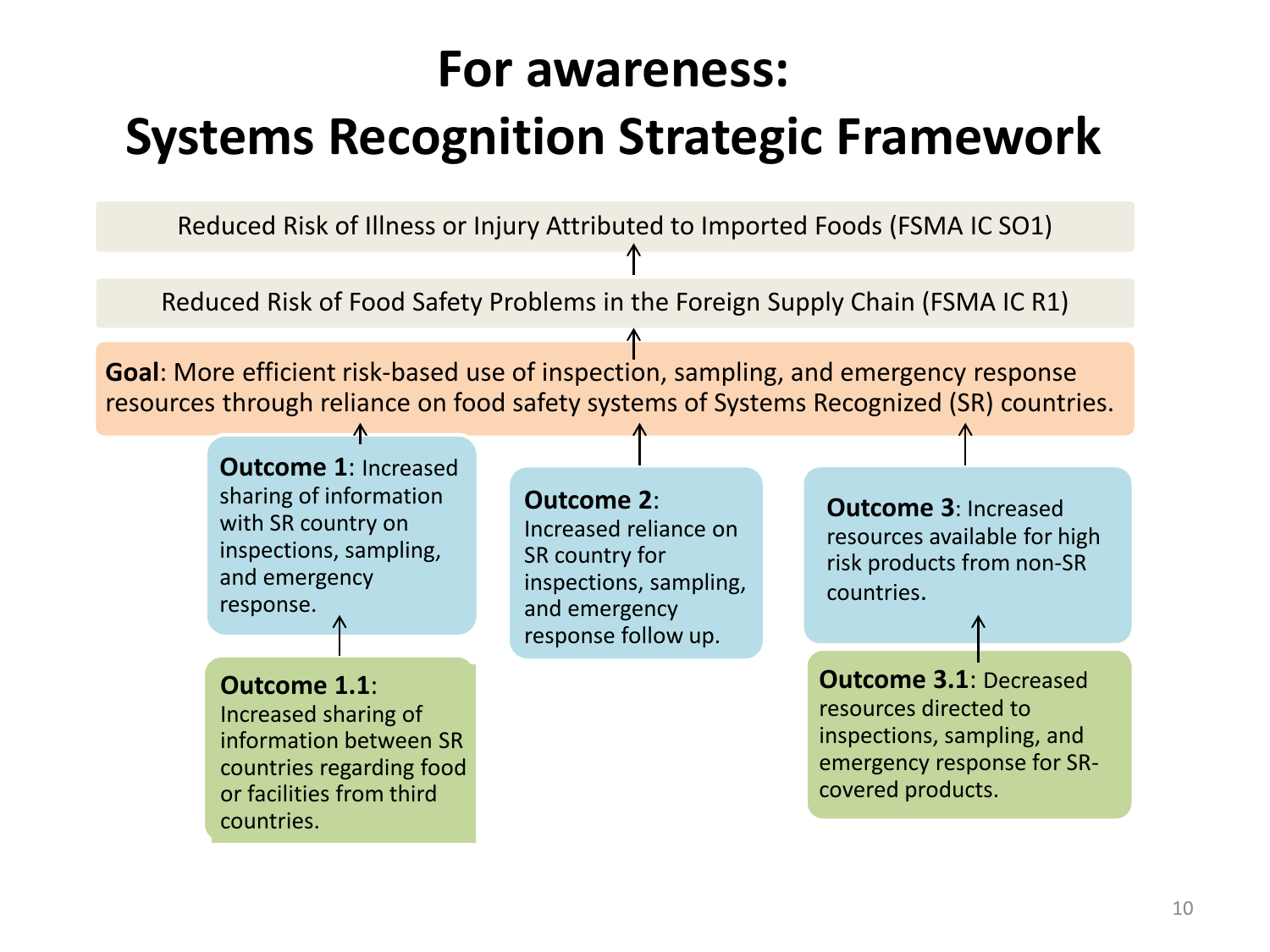

## **For awareness:**

## **Assessments, Management and Maintenance Activities**

- EC Assessments
- New Zealand 5 Year Reassessment
- FDA Manuals
- Consideration of Additional Covered Commodities (e.g. non-medicated animal feed, infant formula)
- Ongoing Maintenance Activities
	- $\triangleright$  FSMA Rules Implementation